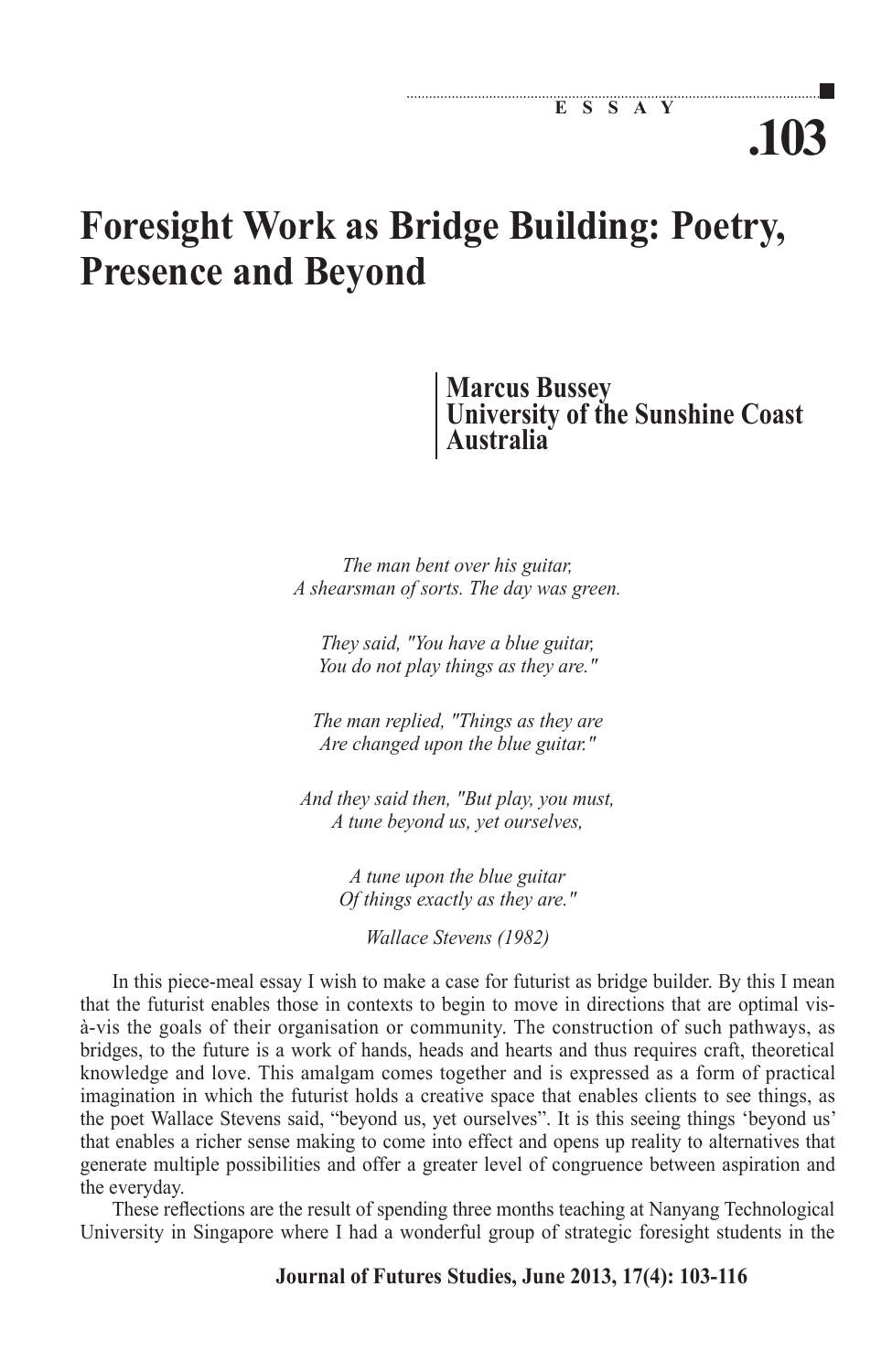IR Strategic Masters program and very supportive colleagues who were working in often narrow disciplinary fields where the 'real' was defined via risk and competitive advantage. In this context I felt very much like Deleuze and Guattari's nonphilosopher who is 'acephalic, aphasic, or illiterate' (1994, p. 109). Yet I observed, I listened and participated and built bridges between myself and often spaces that seemed quite alien and foreign. In this way I tucked my shadow into my pocket and worked with those in the Prime Minister's Department and also the Singapore navy and its ASEAN associates.

In all this I felt like I was playing a 'blue guitar', but for all that I could see that their tune was as beyond me as mine was beyond them. And in this symmetrical relationship lay the possibility of real encounter. While in Singapore I wrote a number of short papers exploring possible platforms for presenting my foresight work. And much of this paper will draw from two of these but I will open now with a poetic meditation on how I understand my futures process.

#### **Borrowed Eyes**

I see the world through borrowed eyes. This is useful as a futurist because I am always in other people's zones of reference with my own voice harmonizing with others as we collectively weave and construct possibilities, exploring the space between our own absolute relativities (Bussey et al, 2012a). Seeing the world through borrowed eyes allows me to be less subject to the demands that perspective places upon the heart and, as a result, the practice of bridge building, which is my chosen path, becomes a little less onerous.

Having borrowed eyes means one does not belong, in the way that someone who has their own eyes does, to a setting, a context in which eyes read text onto their surroundings. Thus there is distance where there might otherwise be presence; and yet being present, which is a valuable state for futurists, must fold in upon distance to create a symmetry of conscious being within a learning field that, once one is simultaneously present and distanced, is layered and rich with multiple possibilities (Bussey, 2009a).

One could ask who have I borrowed my eyes from? Well, my eyes are the product of my culture, they are everyone's eyes and thus also no one's. They are the poet's eyes and the chef's; the mother's and the son's; the sower's and the harvester's; the executive's, the politician's and the terrorist's too! The historian Carlo Ginzburg (2002) notes in his book on *Wooden Eyes* that "familiarity, which is in the last analysis bound up with cultural belonging, cannot be a criterion of what is relevant" (p. xiii). He argues for a practice of reflection that allows "us to discover what image, name and myth, despite their diversity, have in common: the fact that they all lie beyond truth and falsehood" (p. xv).

As a futures practitioner I place my trust in this ambiguity and seek solace in the poet's vision. Thus for me the following two phrases offer bookends to the human dimension of futures work and set the coordinates for my reflection on my time in Singapore where I worked with people who very assuredly had their own eyes.

Firstly from Muriel Rukeyser (Kaufman, 2005) we have:

*All things human clumsy fair*

*As graceful as loving as stupid as true.*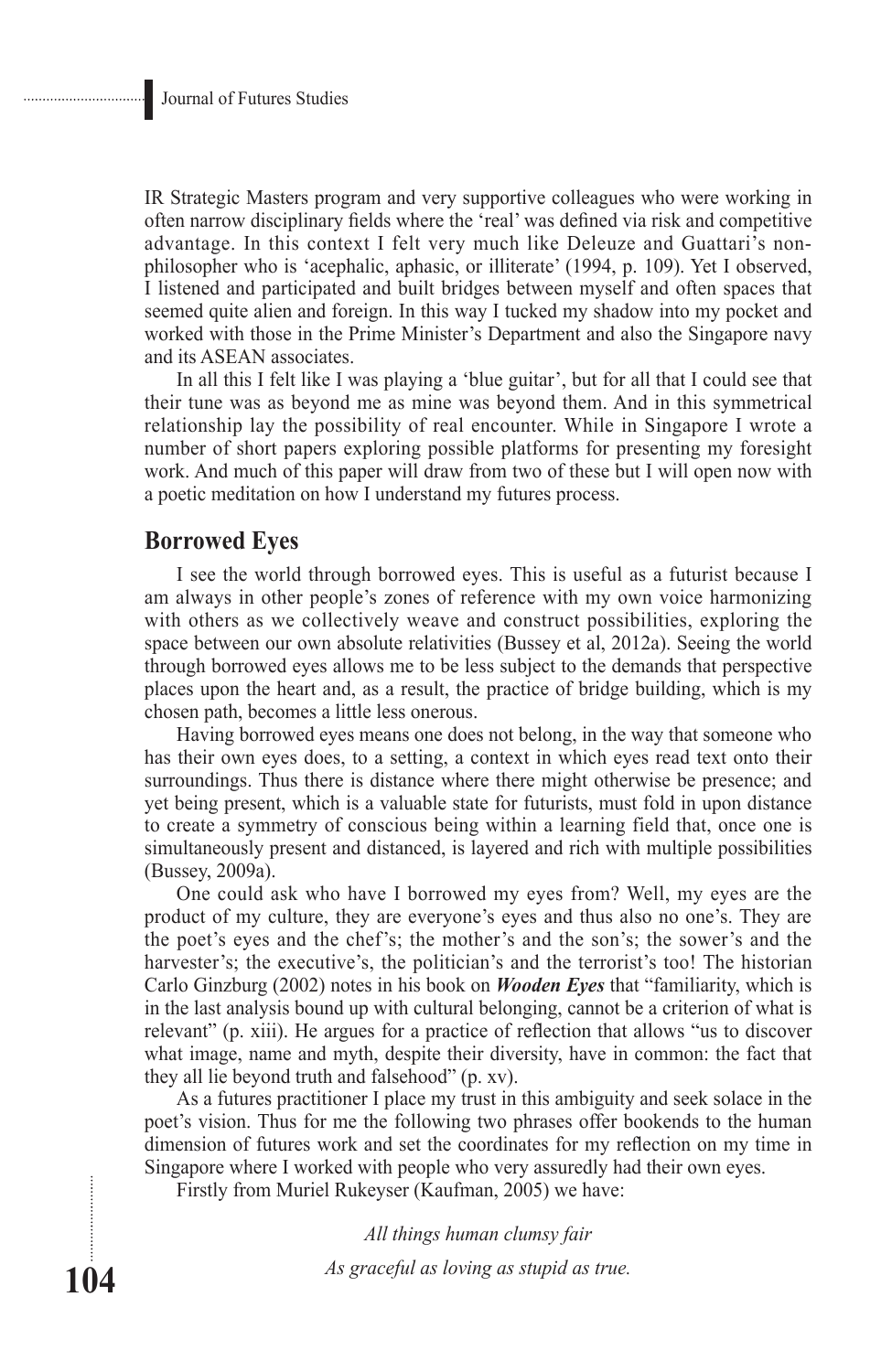This is the challenge for futurists to keep their feet on the ground while avoiding, like Odysseus did, the lure of the Sirens singing Truth from the deadly rocks of certitude. Now Odysseus heard the song of the Sirens, that dreadful haunting beauty that captivates our soul, yet he had himself tied to the mast (the pragmatist's compass needle) of his ship. Of course this ship was one of those beautiful triremes with those unseeing wooden eyes (see Figure 1). In this way Odysseus sailed past the temptation to commit Truth. All things we deal with are beautiful in their own way as Rukeyser reminds us; it is the poet's privilege to see beyond relativities while simultaneously playing with the everyday; thus all songs have meaning when sung by the devotee – even songs of terror and violence have their own aesthetic orientation beyond which lies oblivion and shame.

Now singing a similar song we have David Rowbotham (1994) who experiences the struggle to articulate his inner song as a work with dust. This is the struggle to rise above absolutes and reach a happy finitude. So he cries:

> *Dust in my throat dries song to a croak. Pray speak beauty. But dust first spoke.*

In his words I hear the human longing for resolution while understanding that *in process work all is dust*. Thus I find in the dust the orientation to my futures practice, the practice one might say of breathing in and out. This is a question of the dust that lies before and after the beautiful. Process is the pragmatist's mill; while life is their grist. For me all futures work is pragmatic and therefore futurists – foresight practitioners – are all pragmatists. Philosophically, pragmatism accepts both the limitations of structure and the possibilities of human action and *works between* these two to improve the human condition. This of course is a philosophical proposition just as Rowbotham's statement is a philosophical proposition. Such work meets in those doing it. In this way my body – as embodied locus of action – becomes the bridge par excellence (Bussey, 2008).

Similarly, Rukeyser deploys her body as the site of all encounters, all learnings, all philosophy and all questions and weaves grace into the mix:

> *My questions are my body. And among this glowing, this sure, this fact, this mooncolored breast, I make memorial.*



*Figure 1.* Eye of a Greek Trireme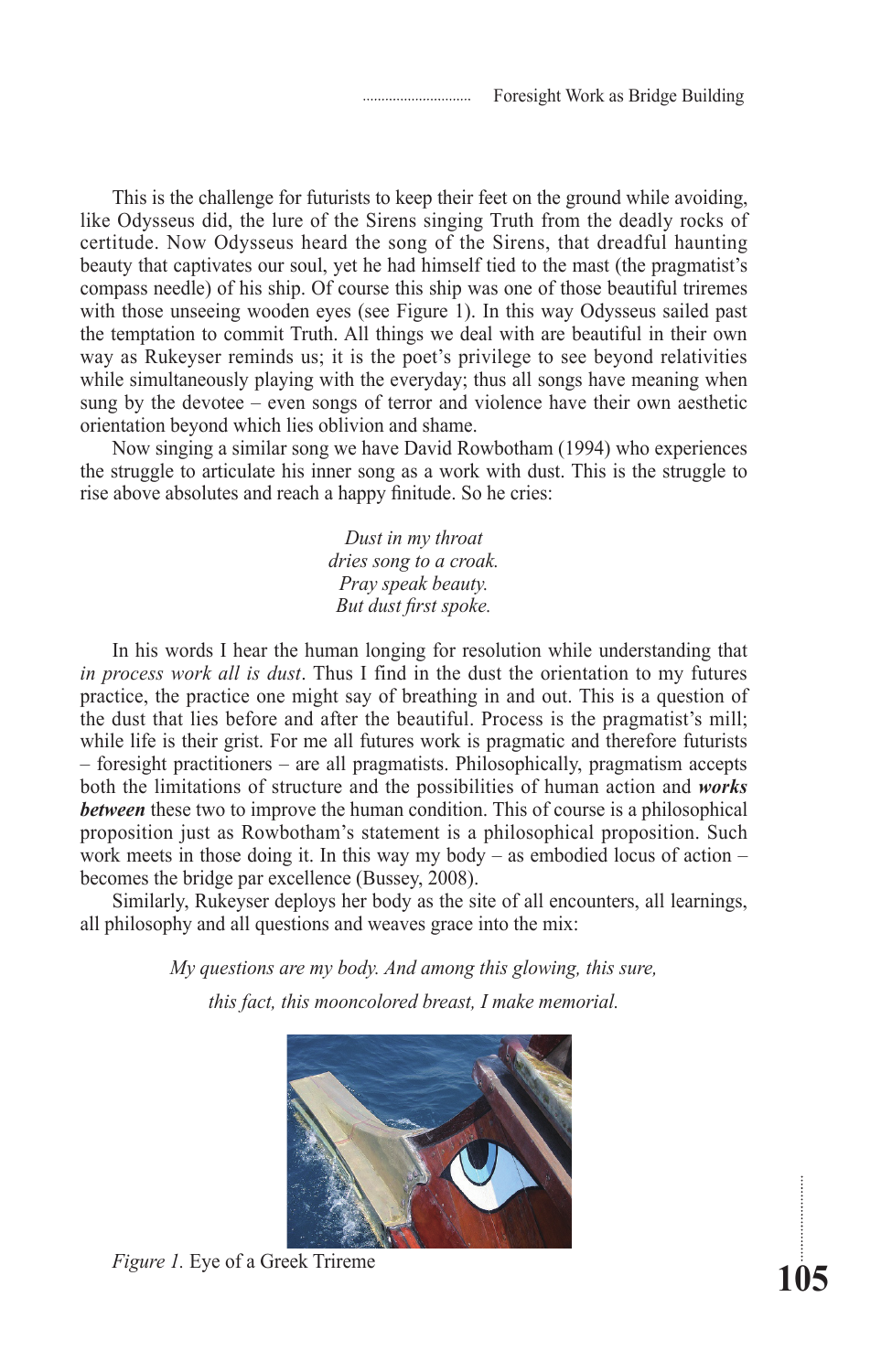To remember myself and to acknowledge my borrowed eyes somehow liberates me from practice while allowing me to be present to it as practitioner. In this remembering past, present and future converge. It is in this confluence that I situate my teaching, often telling students that futures thinking draws on foresight, anticipation and emergence; is located in the present; leverages the best of tradition while working from the present to foster optimal plural futures for all. When faced with complexity and the disorder this seeks to mask - the happy face of Chaosmos this formula enables a degree of participatory distance from which sense making can become less grand and more grounded in the patterning that humanity constantly projects onto the worlds they create. So, once again drawing on the poetry of Rukeyser, I end this preamble declaring:

> *My body is set against disorder. Risen among enigmas, Time and the question carry a rose of form, Sing a life-song.*

In the following section I lay out a map for thinking about and validating presence as the ground for futures work. This was written for students in my Strategic Foresight course and shared with colleagues in Singapore. Before continuing, however, I must confess ambivalence over the term 'Strategic Foresight' even while I use it as a 'handle' for the work I was doing at this point. My ambivalence is born of a healthy suspicion of terms like Strategic Foresight that inflate or evoke status and power. For me it is a self important and unnecessarily grandiose term. My gut feeling is that *foresight is always strategic*; so why the tautology? Furthermore, it is important to recognise that strategy without ethics can be amoral and self seeking. Yet under the banner of strategic foresight my students and I generated a space of inquiry and mutual respect in which co-creativity and colearning were the hallmarks of our class.

#### **A Reflection On Presence**

How states and their governments manage complexity and its contingent risks tells us a lot about the assumptions and values that sustain and drive them. The more resistant to change they are the more vulnerable they are as there is a direct correlation between resistance and vulnerability. From a systems perspective risk increases exponentially when foresight is limited to managerial measures that seek to shut out, or suppress, the disturbances in a system. In this the understandable desire to keep the system closed, and therefore manageable, competes with the reality that systems are embedded in systems and that the appearance of 'closed' is illusory (Berkes, 2003). To survive and thrive in a complex and dynamic system requires different skill sets than the managerial competencies that strive for order in a complex world.

Of course, good management is essential but it is no longer the prime determinant of security, growth and resilience; if it ever was. To think and act effectively in an expanded and expanding system requires an expanded sense of *presence* for analysts and those engaged in strategic policy development (Senge, 2004). In such a system the informational flows are layered and multiplicit, the

**106**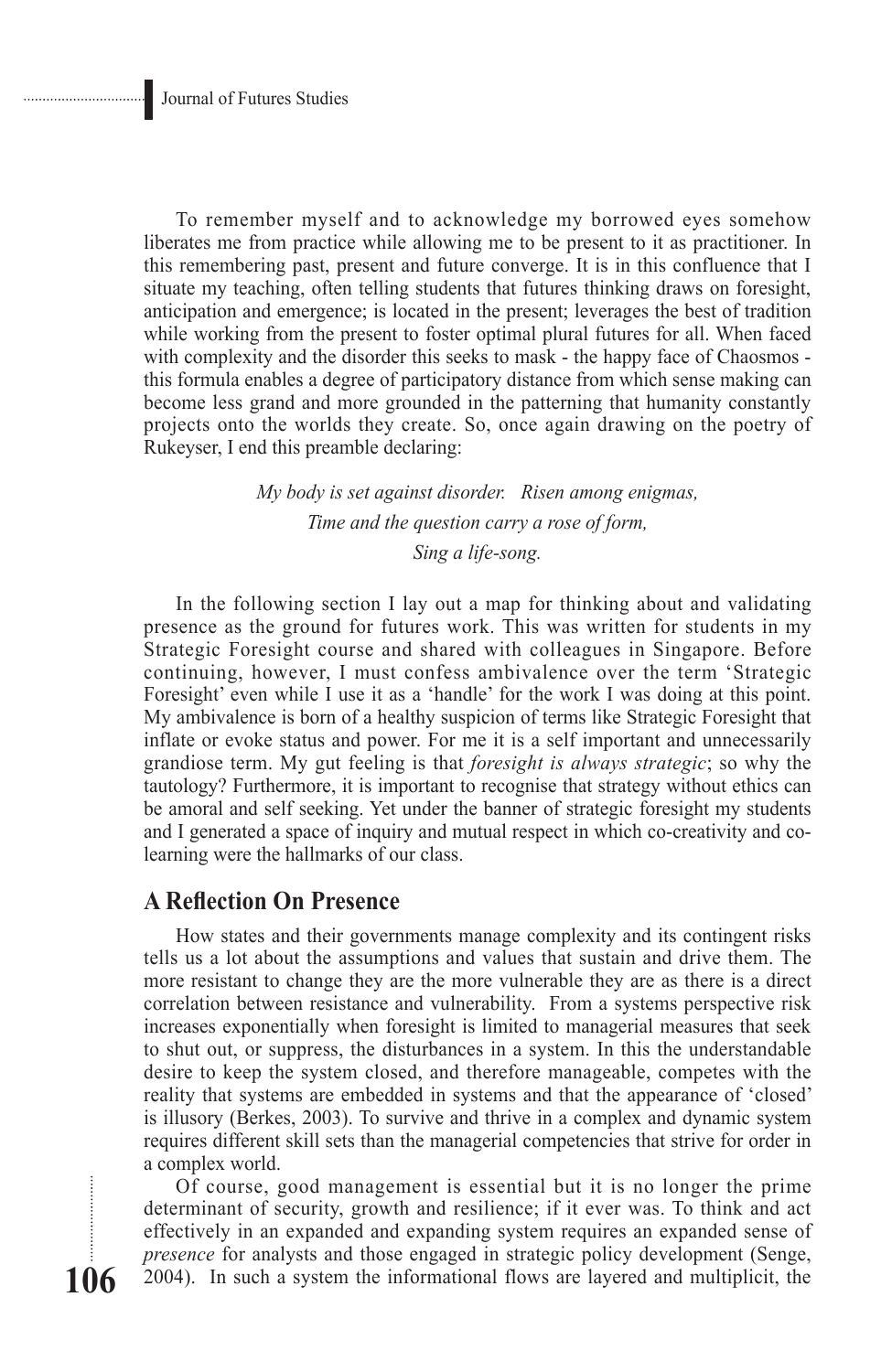possibilities for hybridity and surprise exponential and the speed of learning and change accelerating. Such a space has always been part of the human condition but its intensity and complexity is at an order of magnitude today that a qualitatively different level of foresight is called for.

#### **Expanded strategic foresight**

Foresight, that human quality that has been the handmaid of innovation in all civilisations, must now become a sophisticated tool for sense making in a complex environment (Slaughter, 1995). This expanded sense of foresight emphasises the anticipatory nature of futures thinking and foresight work which offers a counter balance to much of the anxiety driven, stress laden, risk and warning work that understandably dominates the security environment. A shift to anticipation in security work enables greater depth of resilience in the system. This is a subjective shift which allows for sense making that is open ended and entrepreneurial in nature.

Such a shift is a prerequisite for any expanded sense of presence. I see presence as a quality of self awareness in context. Presence thus is a measure of strategic readiness which buffers the context from reactive responses to a shock or surprise. Presence helps us see the present and the immediate future with new eyes. It is a necessary condition for social innovation. For example, F. W. de Klerk and others in the South Africa of the early 1990s saw a new way forward for their country.

This shift came as something of a surprise for those in power who awoke to a present in which the unsustainability of a political trajectory was suddenly apparent. Following this 'opening' de Klerk, and others with him, recognised alternatives in the present previously edited out of the script for action by ideology, habit and fear of the unknown. Anticipation, combined with political will and courage, opened the present to presence: The awareness that there is no one present but that the present is plural, multiple and experienced differentially according to where one sits within it (Nandy, 2007). With this recognition the wicked problem before the apartheid leadership suddenly evaporated and it became clear what needed to be done.

It is easy of course to project such a reading onto the past. We can ask about the mix of self interest in such transitions as those in the Soviet Union and Eastern Europe in the years leading up to South Africa's own coming out. Similarly, we can wonder about the changes afoot in Myanmar today. Yet, in itself, self interest is not a bad thing. All foresight and futures work has self interest at its heart. Futures thinking is partisan by nature and seeks to optimize advantage for those who apply it to their context (Hines & Bishop, 2006). The counterbalance to this partisanship is an ethical commitment to inclusivity, open-endedness and (in the best of best worlds) social and environmental justice.

#### **Challenging the logic of the present**

Awakening to presence leads to adaptation in response to the environmental conditions that constantly reinforce the logic of present centredness and structure. Adaptation seeks to maximize advantage for the natural or social systems that take it up (Bussey et al, 2012b). It is, in the foresight context, a form of social learning and in the context of National security it is a *necessary condition* in a complex and uncertain environment. To engage in strategic foresight demands of us that we rethink the present. This banal statement hints at some highly significant but often undervalued dimensions of social and personal learning.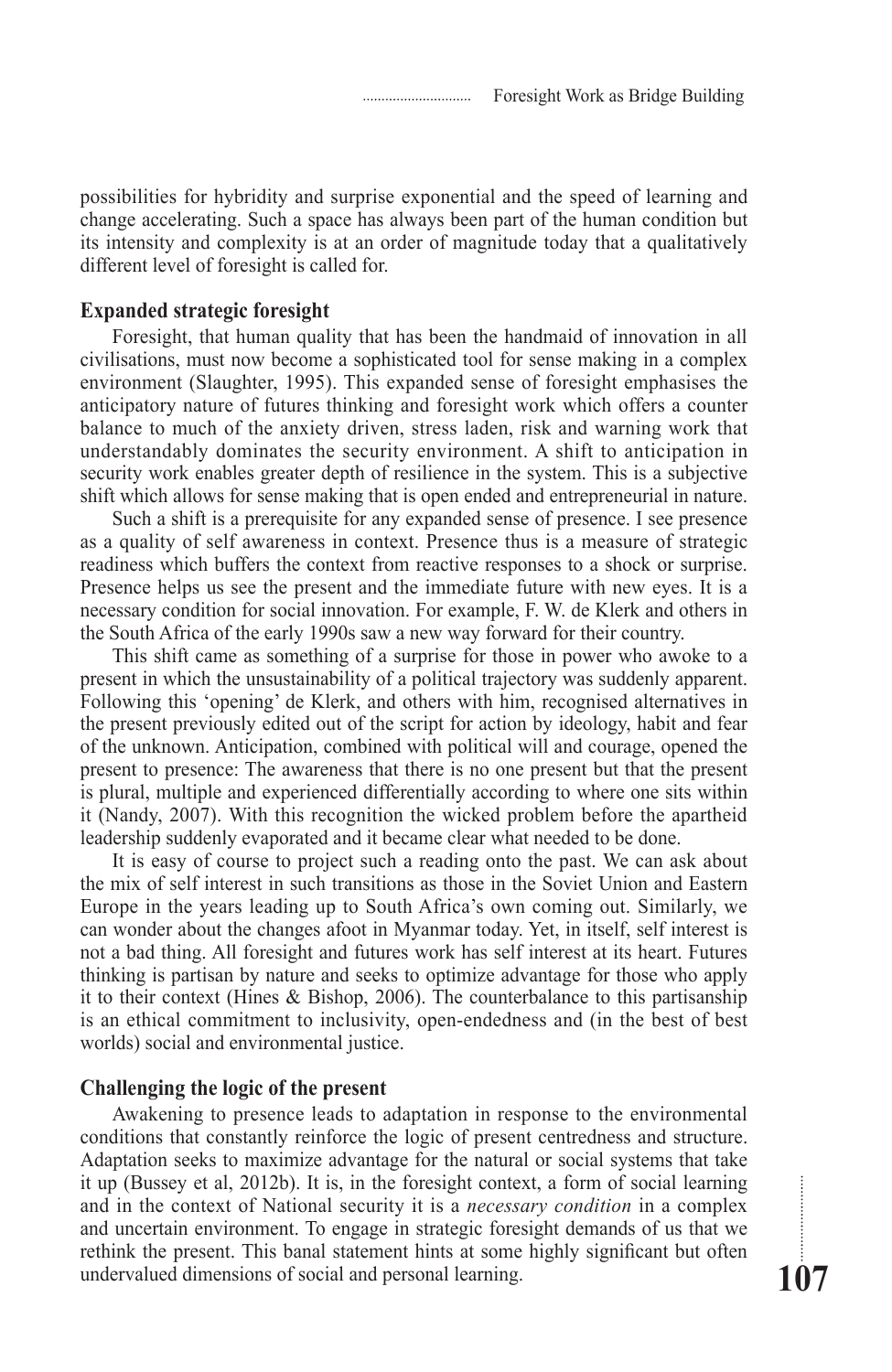**108**

For a start, we need to rethink the categories of memory and imagination. Both are embedded in the present and both sustain current trajectories. Yet both are powerful drivers for anticipatory action and the learning and innovation they can trigger. To return to the example of South Africa, the narrow linear and race dominated memory of apartheid needed to be reassessed, challenged, and deconstructed to make way for an inclusive memory that was plural in nature, layered, co-creative and punctuated with discontinuities. This work involves struggle at the intellectual and political levels but also requires an emotional context that allows for pain and grieving. This means that the intellectual and political projects must also be embodied and owned by individuals. To fail to do so creates a shadow memory which will haunt all future attempts as social renewal.

When memory is freed from a singular anchor point imagination is set free. The anticipatory nature of imagination in the context of community and state building can allow for alternatives to emerge. This is a practical and process oriented imagination. Futurists who work in the arena of strategic foresight and warning are adept at deploying tools such as scenario development, causal layered analysis and back casting to further this process. Yet all tools are only processes that enable the deeper conversations communities and organisations must engage in to foster resilience and develop the skills that enables practical imagination.

Foresight for risk assessment and horizon scanning in a complex and uncertain environment thus becomes a tool for social learning. It is a process that ultimately involves both the expert and the citizen in a rethinking of the present; to challenge the present's 'concreteness', is core business for strategic foresight practitioners. This anticipatory work opens the future up to alternatives while fostering the resilience necessary for social systems to respond proactively to the surprises and shocks that inevitably punctuate social evolution.

Some assumptions exert strong gravitational fields that can distort an area of inquiry. This was the case I encountered when faced with the need to develop a shared language around maritime security and sense making. The assumption I am referring to, i.e. that there is only one 'real, sat like the proverbial elephant in the room and no one would look at it for fear that it might tread on their toes. Thus there was a need amongst participants to have answers and make sense of complex issues via linear and manageable engagements with the real. Rukeyser, speaking as the sphinx of old, thus notes:

*They ask for answers, they starving eat their shadows.*

#### *The beginning is always here.*

This shadow eating tends to be compulsive. This is so because though one is perpetually hungry on a diet of shadows, there is comfort in repeating an habitual action. So the beginning is with the hunger and the compulsion. We must begin where everyone is at: maritime security demands this of us, yet the mandate is to 'play things beyond us' and in this lies the imaginative challenge. The bridge building approach I took was to weave a hypothetical around piracy. The following section seeks to develop a *foresight logic* in which sense making is opened up to multiplicity. I introduced the hypothetical by reflecting on the normative nature of security problems.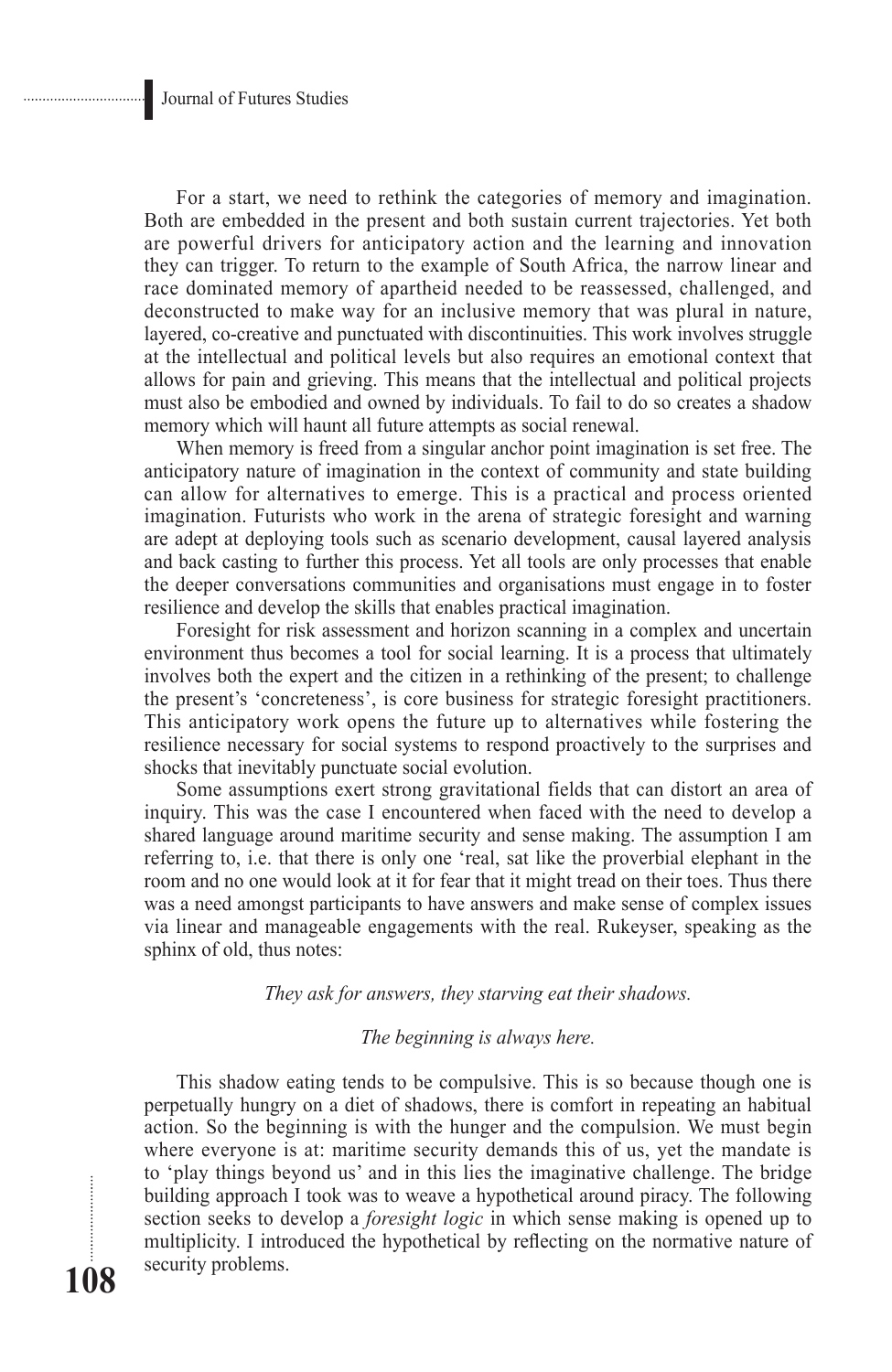It goes without saying that piracy is a maritime security issue. From a strategic futures perspective the eradication of piracy is a normative security goal (Coates, ND) as it is in all sovereign authorities' interests to eradicate piracy. Normative goals focus on the interests of a local and particular context. With this in mind and with the intention of beginning a discussion on sense making in the security context the following hypothetical is presented.

#### *The piracy hypothetical*

A group of naval analysts gather to consider the problem of piracy in regional waters.<sup>1</sup> They engage a strategic foresight practitioner to run a sense making workshop. They work from the problem as perceived by the media and their own political and administrative bosses. At this level pirates are bad news, bad for business, a political embarrassment!

They then ask what can we as a system do about it? There is clearly the need for a systems response so they brainstorm a set of appropriate responses that include greater levels of surveillance, review of international and maritime laws, improved and diverse range of vessels, social and economic support and intervention in pirate 'hot spots', greater cooperation between neighbouring states and so forth.

Then they are invited to think beyond immediate reactive responses to the problem and consider the life-world that creates a context for piracy. Thus they look at social injustice, centralised as opposed to decentralised governance and economic assumptions, violence as a tool in economics and politics, the way their own systems of command and control create contexts in which piracy is a legitimate enterprise, the diverse normative contexts of the pirates themselves and so on.

Finally, they look even deeper into the problem and consider the global and local cultural expressions that offer narratives in which piracy is a legitimate activity when certain undesirable conditions prevail. Thus narratives of criminality, good and bad, lawful and unlawful can all come into question along with histories both local and national and even popular stereotypes and myths.

This digging down allows analysts to make sense of piracy not simply as a 'problem' but as a set of layered reactions to a complex context in which many variables are at play. Sense making (Dervin, 1999) enables deeper reflection and empowers strategy by reframing contexts that were previously considered in a simplistic manner. Now a fuller picture emerges in which indicators, interventions and also transformations become possible.

#### **Strategic foresight**

The foresight practitioner engaged in this work is drawing on a set of concepts and tools that enable them to lead specialist groups through a range of reflective processes that allow them to question their context and examine dominant assumptions about issues (Inayatullah, 2007; R. A. Slaughter, &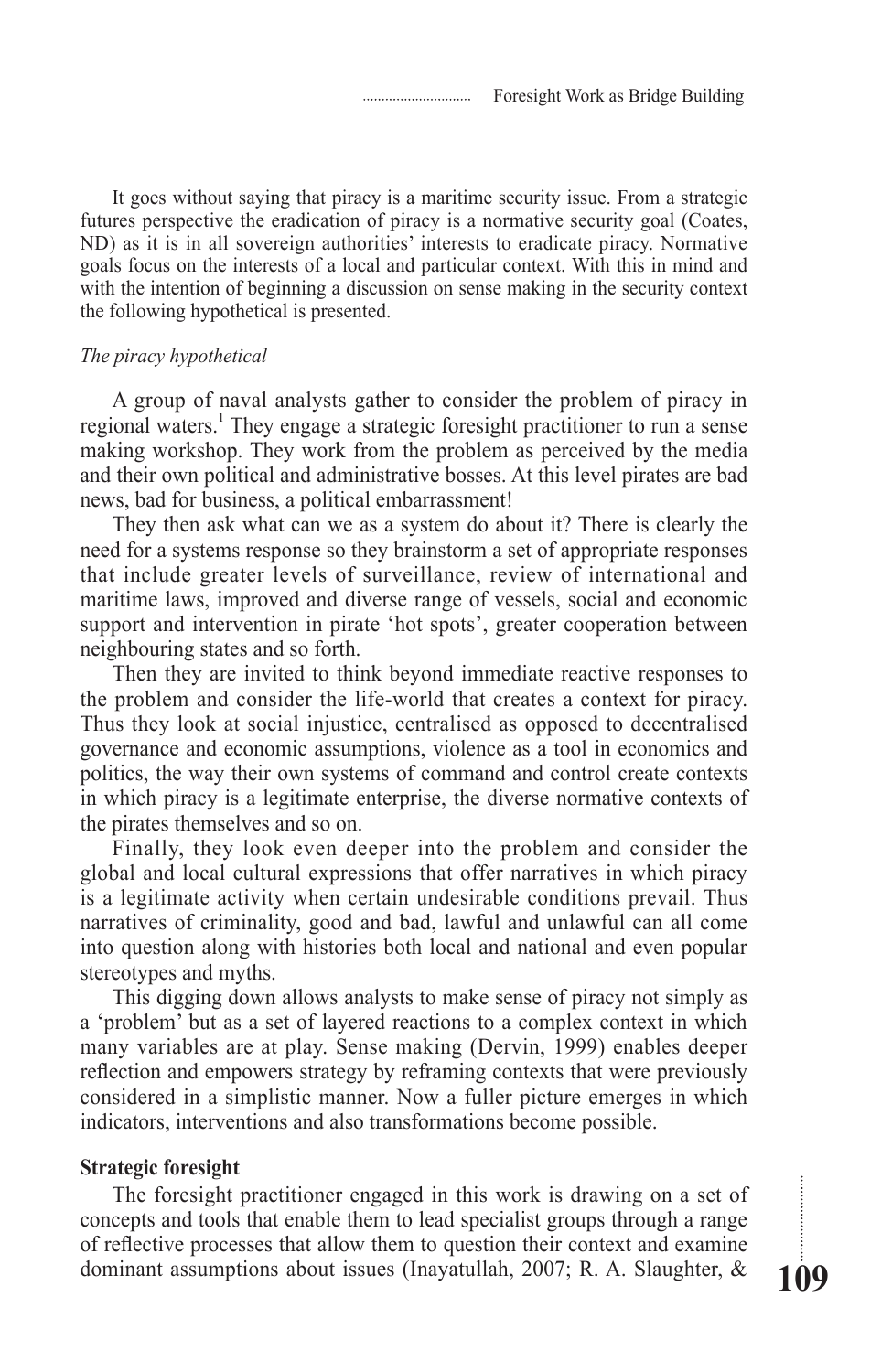Bussey, M., 2005). It is important for specialists to be able to step back from their working context and explore *strategic possibilities* inherent to it. Such possibilities may be overlooked in the day to day hurly burly of work. This ability to distance from context is a key element of strategic foresight work.

Strategic foresight is concerned with making sense of emergent environments characterised by uncertainty and complexity (Bezold, 2010; Schwartz, 2007). In this the goal is specifically normative in nature as it clearly seeks to advantage a certain position vis-à-vis others. Thus strategy in itself is an empty signifier as it represents a nexus of self interest, the short, medium and long term goals such self interest holds dear, and a set of 'rational' processes to maximize success vis-à-vis these goals. Given this is the case strategy, and by extension strategic foresight, must always be understood as partial, limited and flawed. For strategy to come to terms with this vulnerability requires reflexive thinking of all involved. Reflexivity – self awareness and presence in the midst of the pressure of the real – will undoubtedly foster more resilient and robust strategy.

Sense making is a necessary feature of strategic foresight as it makes explicit the human dimension of understanding the world. As an approach to knowledge creation sense making is at one level a purely intuitive process but in the strategic environment this intuition needs to be supported by an approach to knowledge that is shaped, but not bound, by the needs of the organisation.

Beyond this normative role lies the alternate responsibility to challenge the conditioning that context exerts on us all. To avoid what Nassim Taleb (2007) calls 'black swans' requires another level of strategic awareness to come into effect. This is where strategic foresight comes in: strategic foresight accommodates the normative needs of context while entertaining a range of alternative futures. For me this means that good foresight work combines both the normative needs of context with the transformative possibilities posed by optimal future environments (Kicker, 2009). Thus the emphasis in security work and strategic analysis should be equally on risk detection and mitigation on the one hand and opportunity enhancement on the other<sup>2</sup>.

#### **Back to the hypothetical**

The goal of the strategic foresight sense making exercise in this hypothetical is to reframe piracy and our responses to it. It does so by challenging assumptions and exploring alternatives. The deeper reflection engaged in by our hypothetical group of analysts allows for piracy not to be simplistically characterised as a problem for which there might be a silver bullet nor to have it cast in stone as an insoluble wicked problem. The goal is to transform the parameters that frame meaning so that alternatives to dominant solutions can be explored (Bussey, 2009b).

So to continue this hypothetical the navy analysts see they can operate increasingly effective surveillance of pirate hot spots and also look at possible permutations to pirate activity as security increases. Strategic foresight can generate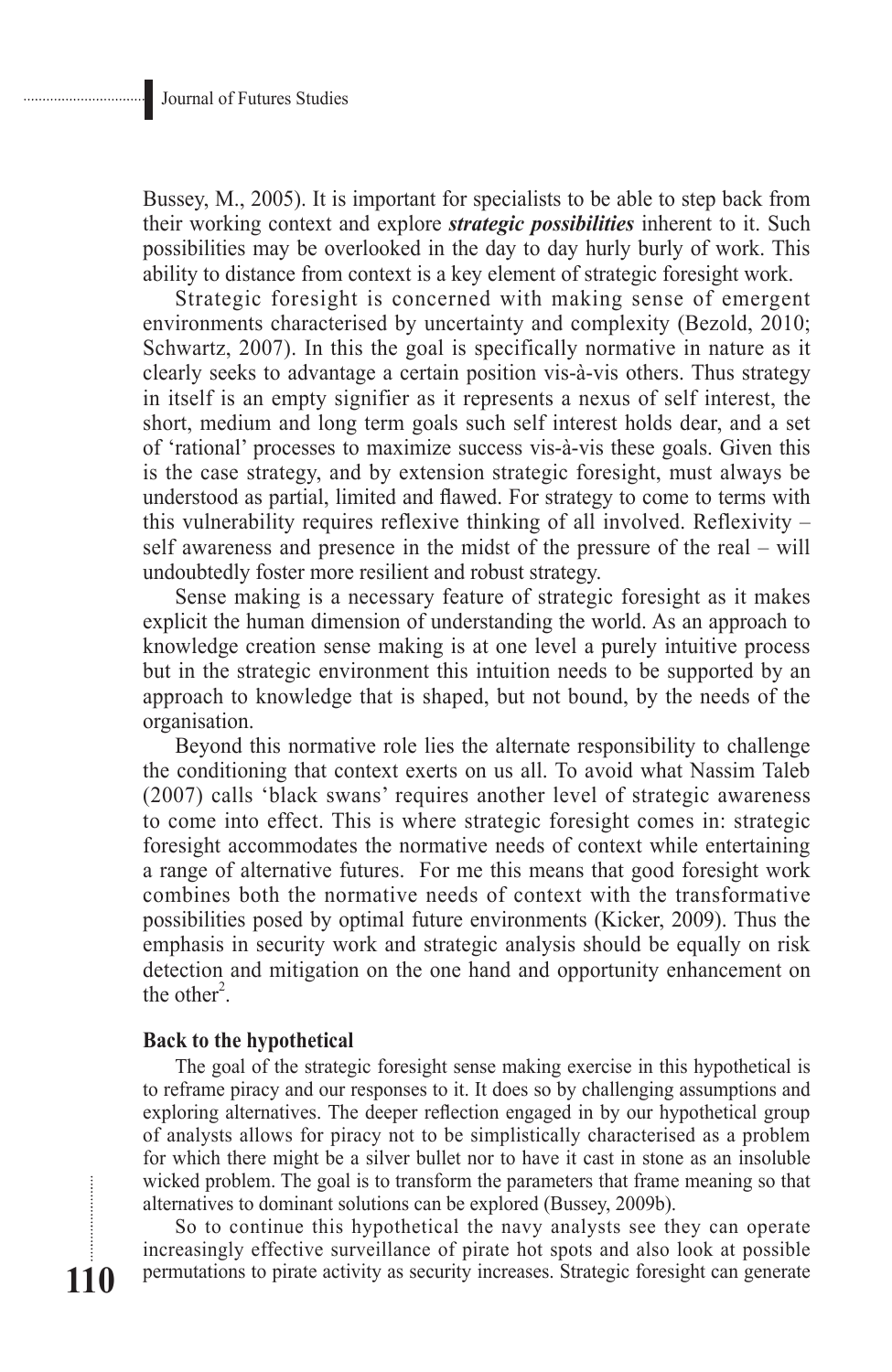a series of 'Piracy Indicators', it can also anticipate future 'Hot Spots' based on these indicators. Beyond this it can also explore the possibilities of eradicating the causes of piracy rather than simply suppressing the activities of pirates. In other words it should also look at *reframing 'piracy'* as an indicator of social ill (Lakoff, 2005).

With this in mind they develop some strategic responses based on indicators, interventions and transformations. In summary these might look like the following:

- **Piracy indicators include**: weak central governance; local not national identification; endemic poverty and disadvantage; militant ethnic or religious groups; weak navy; inefficient decision making processes; over bureaucratisation; ineffective leadership; poor sense making mechanisms; short termism; institutionalised corruption.
- **Piracy interventions include**: increased naval presence; bolstering weak regimes; increasing local enterprise and economic capacity; discrediting of violence as an economic and or political tool; training analysts in strategic foresight; adopting long term thinking; ending corruption as a legitimate mode of institutional process.
- **Piracy transformations include**: rethinking justice and the rule of law; reenacting international maritime law; social and economic rehabilitation/ reintegration of pirate areas and 'pirates'; inclusion of peripheral groups in democratic and economic processes; rethinking of economic systems that replicate rapacity and violence (i.e. acknowledge the shadow of Capitalism); employ reintegrated pirates in the tourist trade as part of the emergent 'Dark Tourism' market<sup>3</sup>; or even more dramatically allow them to take tourists through the 'pirate experience'<sup>4</sup>.

None of this is 'rocket science' yet it moves the problem of piracy from a managerial and normative one of "Get rid of pirates" to a transformative one of "Reframe piracy". Such a shift moves the onus for finding a 'solution' away from a single agency and initiates a broader kind of thinking which is social in nature. Piracy is no longer seen simply as a law and order issue but as a social indicator for which there are social responses. This shift also takes the pressure off the navy to be policemen and allows it to engage in more worthwhile and fulfilling work.

#### **Sense making**

The process of sense making allows us to appreciate the social nature of understanding and interpreting our world. Thus it takes a problem such as piracy and helps us reframe it as an expression of complex social, historical and cultural trends. It points to the social reality in which knowledge making occurs (Knorr Cetina, 1999). It alerts us to the fact that our values, our assumptions and our actions act as filters in the process of sifting data and establishing useful knowledge from endless flows of information (Bussey, 2010).

This kind of sense making has a specifically strategic focus. It is sense making aimed at better understanding complex and uncertain environments. In this it draws on foresight concepts and tools and the futures thinking that underpins these. Because it aims to increase the effectiveness of those in context it can also be described as a form of adaptive learning and seen as an important dimension of the adaptive capacity and resilience of any organisation.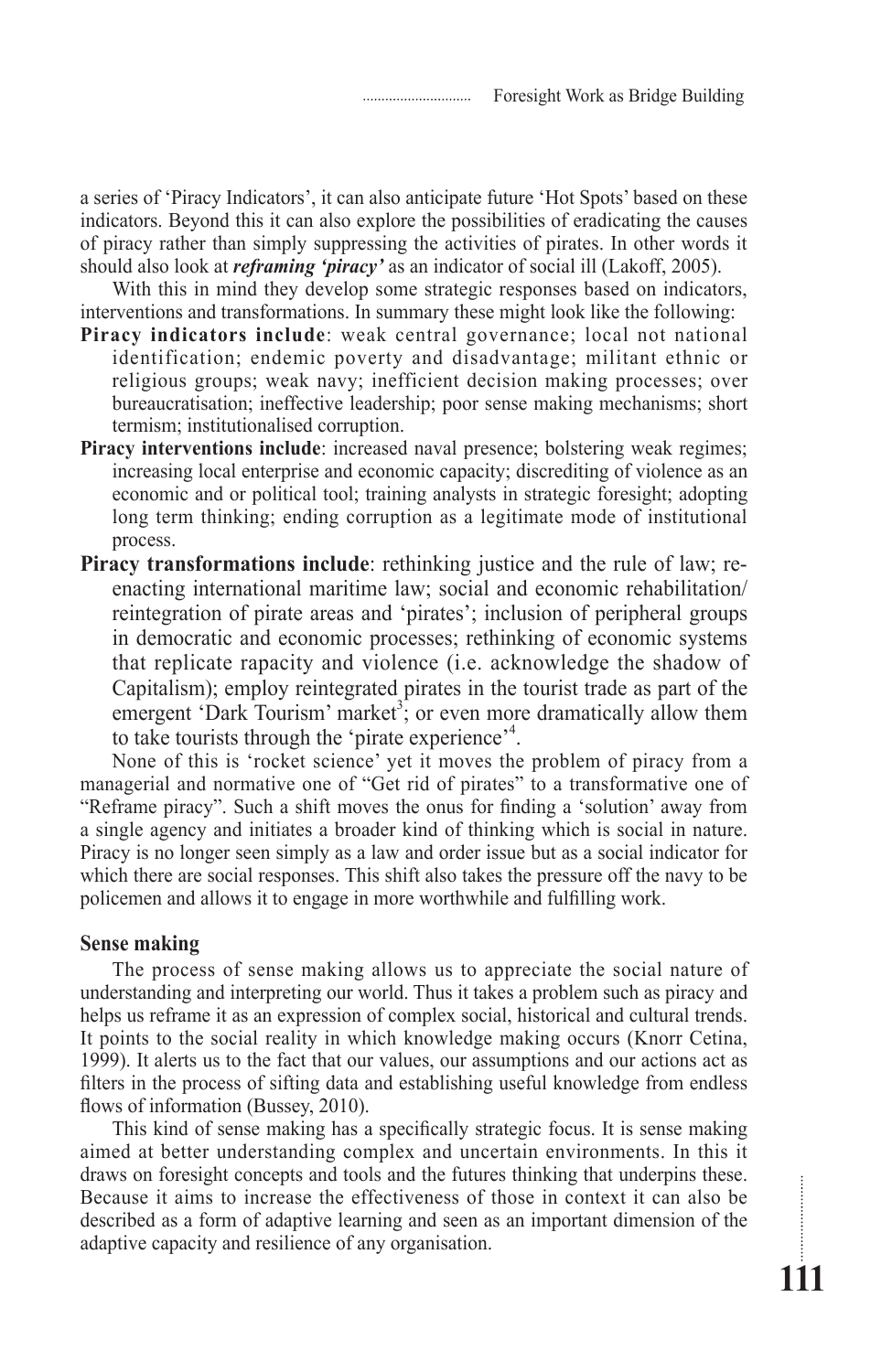#### **Returning to our hypothetical**

The navy can deal with pirates but it cannot deal with the context that creates pirates. So our group of analysts continue to explore the question of piracy though the strategic foresight inquiry they initiated. They engage in an iterative series of gatherings that deepen the sense making around the question: What are the futures of Piracy? As they do this they deepen their general level of futures thinking by exploring the temporal, systemic, cultural and subjective contexts for piracy and, by extension, for the naval response to piracy.

In this they are not trying to predict the future of piracy. Futures thinking is not about prediction but about deepening capacity and developing the learning climate that fosters ongoing, open ended and creative thinking around an issue. It enables those wrestling with a problem to gain critical distance from it by challenging the habits and conditioning that blindside them to other possibilities(Fukuyama, 2007).

In reflecting on this hypothetical we can see a nested series of processes in action. The issue of piracy brings a group of analysts together. They engage a strategic foresight practitioner to help them deepen their sense making around the issue of piracy in local waters. By drawing on foresight tools the analysts develop a set of adaptive learning strategies that enables them to reframe piracy. By stepping back from the need (almost compulsion) to find a solution they free themselves to think about piracy in open and innovative ways. This in turn allows them to develop a general level of strategic readiness that increases the resilience of their own organisations.

There is a natural progression here in that we move from a problem to the necessary sense making around the problem. To critically inform this sense making we turn, as in Figure 2, to strategic foresight and the futures thinking that underwrites this.



........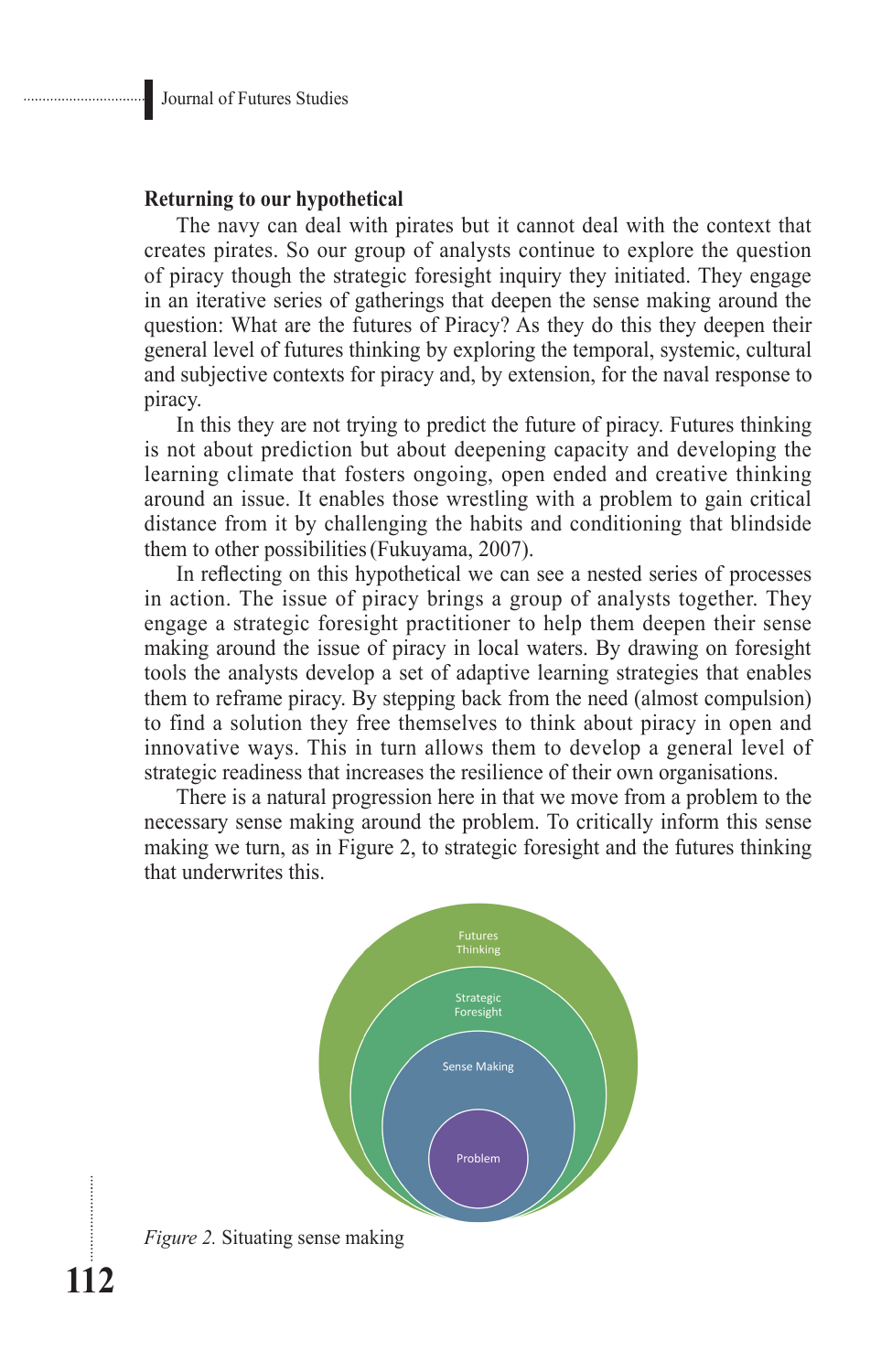Futures thinking involves an approach to the present that takes the future into account. How the future is perceived has a strong impact on how we act today. Thus assumptions about reality reflect assumptions about the future and beliefs about the past. Historical consciousness is therefore as important as futures consciousness. Futures thinking takes the world to be real but read dynamically through our relationship with it. Thus it works equally with trend analysis and subjective process (Inayatullah, 2008). Yet it is a core commitment to thinking beyond dominant horizons that bind imagination and edit out real alternatives that makes futures thinking an exciting activity. At its best this approach to sense making releases creative energy and pushes the limits of plausibility freeing analysts to explore a wide range of possibilities.

#### **The Essential pragmatism of strategic foresight**

Strategic foresight allows for multiple levels of attention to emerge from a fixation on a single issue. In a complex and intimately engaged world there are no single issues. Yet single issues can demand our attention and act as a catalyst to both action and reflection. To make sense of this process we need to understand that we are actors in the process and that we can be either reactive or proactive. Futures thinking and strategic foresight enable us to be the latter when context nearly always drives us to be passive and thus reactive.

When our hypothetical group of analysts come to understand that they are part of the complex interactive processes that bind them to the problem of piracy and therefore to the pirates themselves they come closer to understanding the intimate and personal dimension of sense making. At some point each analysts must ask themselves: What would it take for me to become a pirate? Thus sense making allows us to take both the present and the multiple futures we face personally. This at times can make the process highly uncomfortable, but it also allows for a level of freedom and creativity previously denied us.

When we take the future personally we come to recognise the common bonds of our humanity. For analysts trained in distancing this might come as a shock, but it is a useful and necessary awakening to greater levels of sense making. It is also the source of the pragmatism of strategic foresight in which we work between the normative demands of our contexts and the transformative possibilities inherent to these. The practical imagination this demands is collective in nature as it is through working on the issues analysts face – ultimately human issues – that the circles of our moral and ethical worlds are enlarged.

By seeing the world through borrowed eyes and renouncing the proprietorial need to own imagination I become a cipher in collective encounters where a shared imaginary space is evoked. In this way I am able to approach others in all their alterity as a promise and an invitation to transform contexts and release both individual and collective potential. My body – my being in time yet paradoxically aphasic and acephalous – acts as bridge upon which curiosity, need and anticipation grow like barnacles upon a jetty's moorings. In all this I am reminded of Deleuze and Guattari's (1994) 'body without organs' in which desire, its projection and annihilation, inscribes itself on the subject. And the bridge, over, between, rising and falling and always becoming, sits between the subject and the object as a third space in which being is transformed into becoming and the anticipatory plays snakes and ladders with those who seek answers.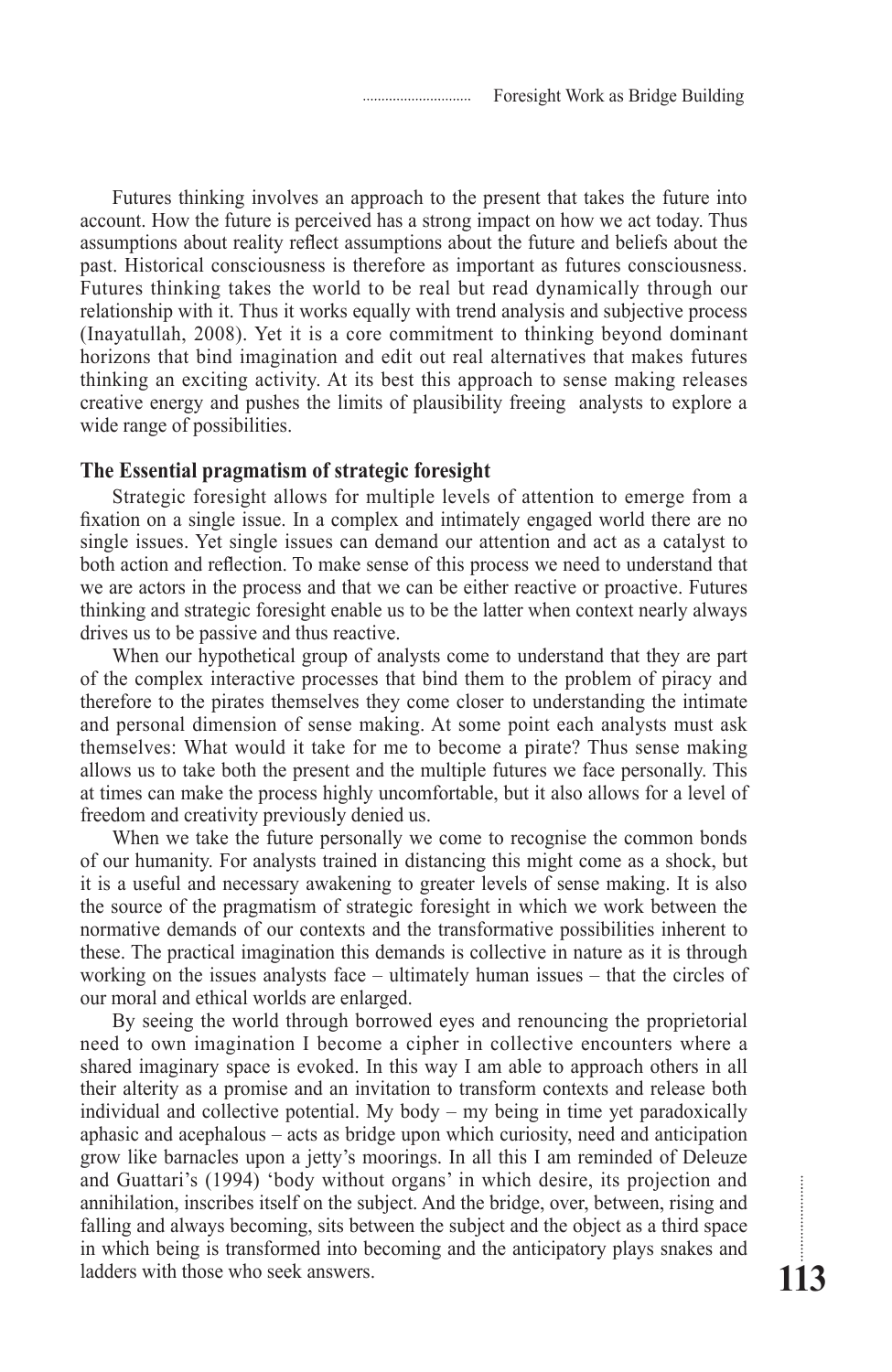The bridge is liminal space, and who is the bridge builder? Is he or she like the boatman on the River Styx? Not sure really, but these are good questions because when the foresight practitioner enters the space where they perform their own specialist magic they cease to be themselves and become a cultural and institutional agent in a dynamic field of possibility. They receive the crown and the poisoned chalice as simultaneous benedictions from the crowd. So to end this reflection with lines again from Rukeyser, a pause in the inquiry into practice, only a pause:

> *Simply because of a question, my life is implicated: My flesh and answer fly between chaos and their need.*

## **Correspondence**

Marcus Bussey Sustainability Research Centre Faculty of Arts and Business University of the Sunshine Coast Queensland Australia P.O. Box 879 Maleny Queensland, Australia 4552 E-Mail: mbussey@usc.edu.au Telephone:0409319122 or 07 54944179

### **Notes**

1 This hypothetical draws on the following:

Roderick Chia, Pau Khan Khup Hangzo and Kevin Punzalan, (2009) "Maritime Predations in the Malacca Straits: Treading New Waters" NTS Insight, August No: 1. http://www.rsis.edu.sg/nts/resources/nts-insight/NTS%20Insight%20Sept%20 2009.pdf

Eric Frécon (2010) Beyond the Sea Fighting Piracy in South East Asia, in RSIS Commentaries, No 2. http://www.rsis.edu.sg/publications/Perspective/RSIS0022010. pdf

Jane Chan and Joshua Ho (2007) Report on Armed Robbery and Piracy in Southeast Asia, RSIS Centre for Maritime Security http://www.rsis.edu.sg/research/PDF/ Armed Robbery and Piracy in SEA-1stQtr07.pdf

- 2 Thomas Fingar makes this point in the following paper: Fingar, Thomas, "Anticipating Opportunities: Using Intelligence to Shape the Future," Payne Distinguished Lecture Series 2009 Reducing Uncertainty: Intelligence and National Security, Lecture 3, FSI Stanford, CISAC Lecture Series, October 21, 2009. http:// iis-db.stanford.edu/evnts/5859/lecture\_text.pdf
- 3 See: http://www.bbc.co.uk/news/education-17814100.
- 4 This is not as far fetched as you may think, check out: http://www.vice.com/the-viceguide-to-travel/illegal-border-crossing-park. There is a shift in tourist desires from voyeuristic spectacle to experiential tourism.

# **References**

**114**

Berkes, F., Colding, Johan., and Folke, Carl (Ed.). (2003). Navigating Social-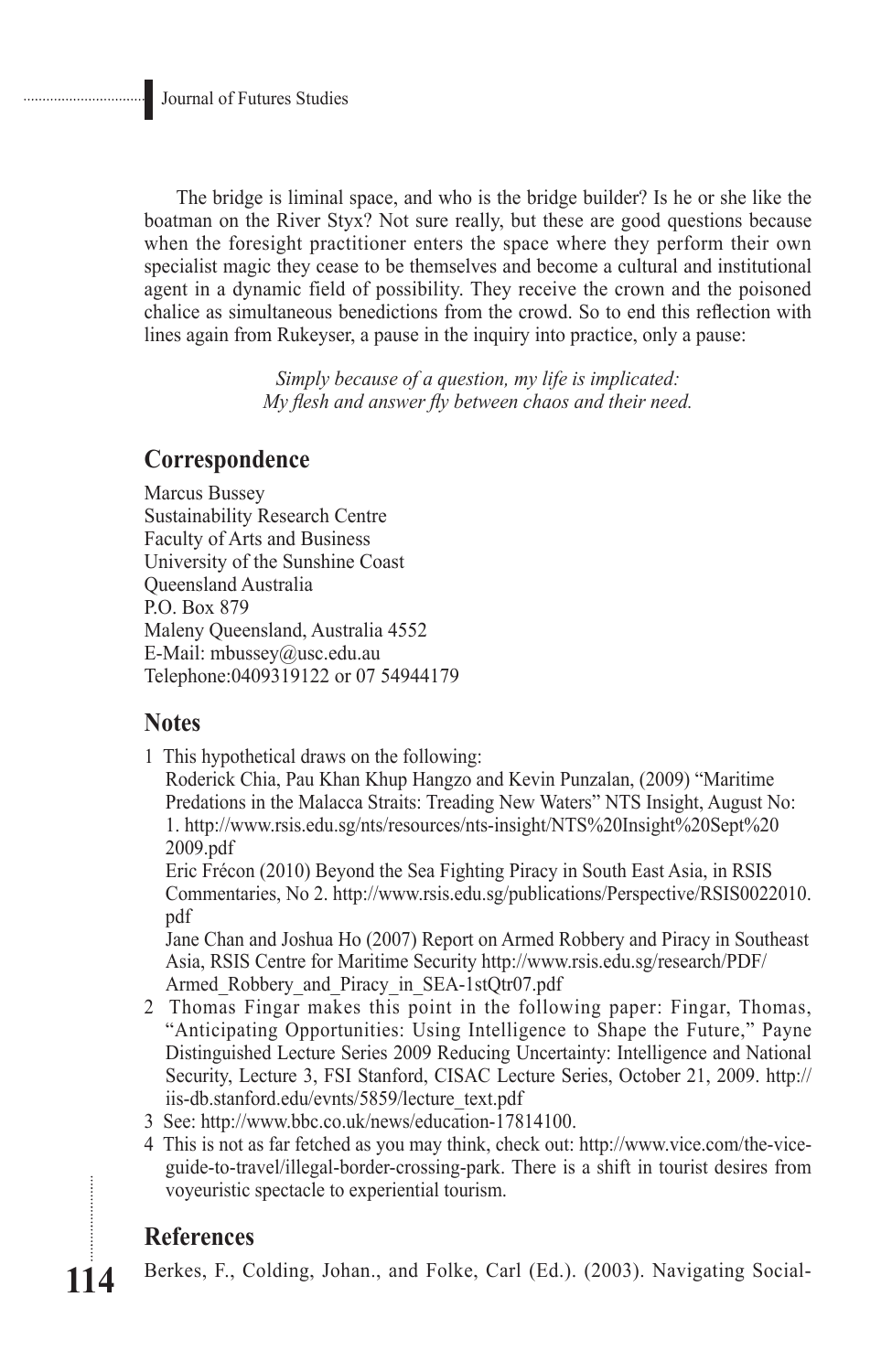Ecological Systems: Building Resilience for Complexity and Change. Cambridge,UK: Cambridge University Press.

- Bezold, C. (2010). Lessons from using scenarios for strategic foresight. *Technological Forecasting & Social Change, 77,* 1513-1518.
- Bussey, M. (2008). Embodied Education: Reflections on Sustainable Education. The International Journal of Environmental, Cultural, *Economic and Social Sustainability, 43*(3), 139-147.
- Bussey, M. (2009a). Causal Layered Pedagogy: Rethinking Curricula Practice. *Journal of Futures Studies, 13*(3), 19-32.
- Bussey, M. (2009b). Six Shamanic Concepts: Exploring the Between in Futures Work. *Foresight, 11*(2), 29-42.
- Bussey, M. (2010). Microvita and Transformative Information. *The Open Information Science Journal 3*(In Press).
- Bussey, M., Bjurström, Åse Eliason., Sannum, Miriam., Shambushivananda, Avadhuta., Bernard, Mukisa., Ceruto, Lionel., Denis, Muwanguzi., Giri, Ananta Kumar., Mukherjee, Asha., Pervyi, Gernnady., Pineda, Maria Victoria (2012a). Weaving Pedagogies of Possibility. In A. a. Wals (Ed.), *Learning for Sustainability in Times of Accelerating Change.* Wageningen, The Netherlands: Wageningen Academic Publishers.
- Bussey, M., Carter, R. W., Keys, Noni., Carter, Jennifer., Mangoyana, Robert., Matthews, Julie., Nash, Denzil., Oliver, Jeannette., Roiko, Anne., Richards, Russell., Thomsen, Dana C., Sano, Marcello., Weber, Estelle., Smith, Timothy F. (2012b). Framing Adaptive Capacity through a History-Futures Lens: Lessons from the South East Queensland Climate Adaptation Research Initiative. *Futures, 44*(4), 385-397.
- Coates, J. F. Normative Forecasting. In J. C. Glenn, and Gordon, Theodore J. (Ed.), Millenium Project: Futures Research Methodology V3.0. http://www.millennium-project.org/millennium/FRM-V3.html.
- Deleuze, G., & Guattari, F. (1994). *What is Philosophy?* New York: Columbia University Press.
- Dervin, B. (1999). Chaos, Order and Sense-Making: a proposed theory for information design. In R. Jacobson (Ed.), Information Design (pp. 35-57). Cambridge ,MA: MIT Press.
- Fukuyama, F. (Ed.). (2007). *Blindside: how to anticipate forcing events and wild cards in global politics.* DC, Washington: Brookings Institution.
- Ginzburg, C. (2002). *Wooden Eyes: Nine Reflections on Distance*. London & New York: Verso.
- Hines, A., & Bishop, P. (2006). *Thinking About the Future: Guidelines for Strategic Foresight.* Washington, DC: Social Technologies.
- Inayatullah, S. (2007). *Questioning the Future: Methods and Tools for Organizational and Societal Transformation (3rd ed.)*.Taipei, Taiwan: Tamkang University.
- Inayatullah, S. (2008). Six Pillars: futures thinking for transforming. *Foresight, 10*(1), 4-21.
- Kaufman, J. E., and Herzog, Anne F. (Ed.). (2005). *The Collected Poems of Muriel*